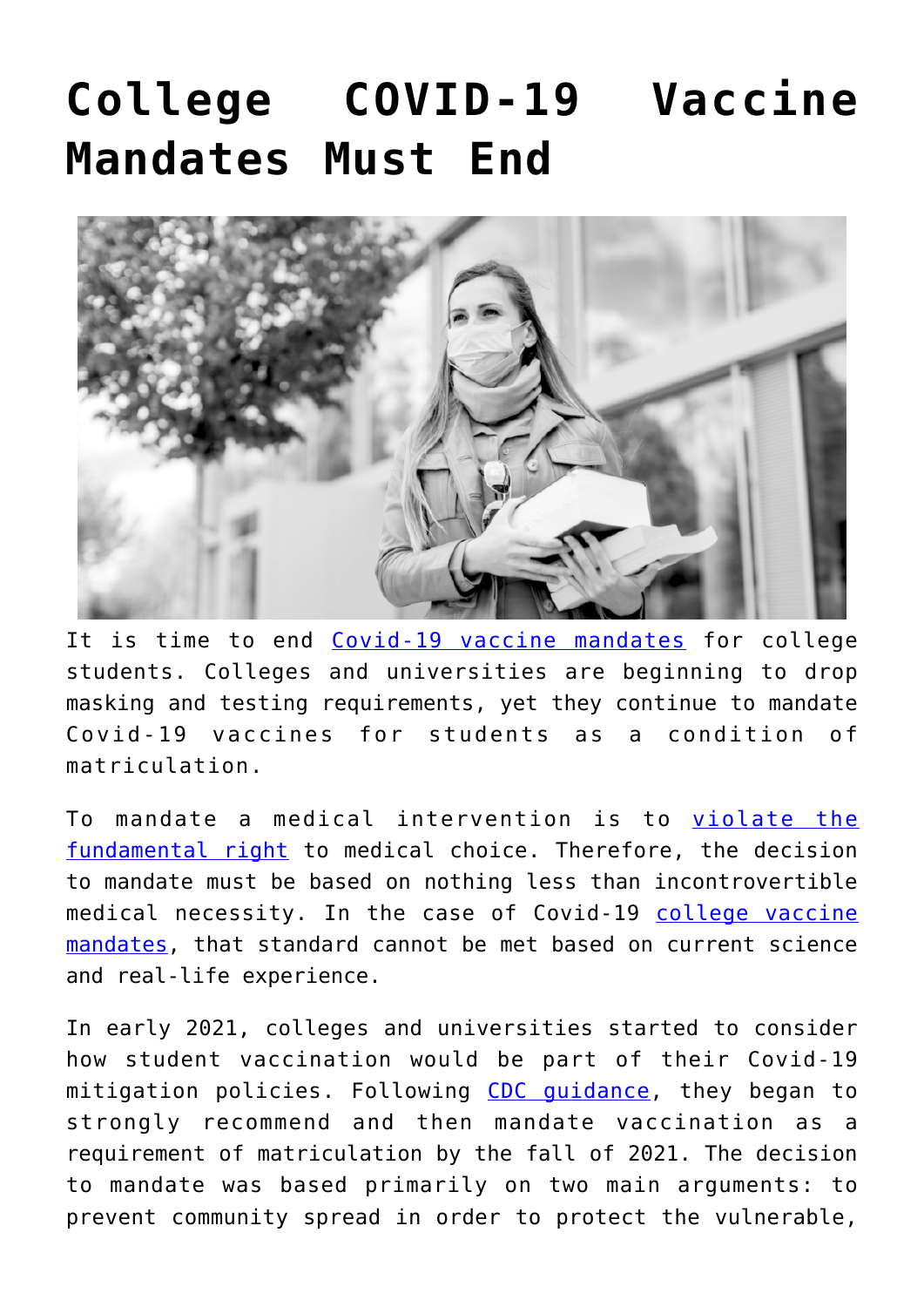and to protect students from serious illness, hospitalization, or death from infection.

The 1,000+ colleges [imposing mandates](https://thevaultproject.org/how-colleges-handled-covid-and-mandates-which-schools-to-avoid/) did not justify this drastic measure by sharing a transparent [data-driven risk](https://thevaultproject.org/whistleblower-lawsuit-accuses-pfizer-of-fraud-during-covid-vaccine-trials/)[benefit analysis.](https://thevaultproject.org/whistleblower-lawsuit-accuses-pfizer-of-fraud-during-covid-vaccine-trials/) Instead, they justified the mandates with mere talking points such as "safe and effective" and "crucial steps to protect vulnerable colleagues."

No data was given on the risk to the student-aged population of severe illness from infection compared to the risk of vaccine-induced adverse events. Colleges and universities did not provide disclaimers making students aware of the known risks associated with the vaccines, or whether remedy would be available to students in the event of a vaccine injury or to their families in the event of death.

Rachel Walensky [confirmed](https://nam10.safelinks.protection.outlook.com/?url=https%3A%2F%2Fwww.cdc.gov%2Fmedia%2Freleases%2F2021%2Fs0730-mmwr-covid-19.html&data=04%7C01%7Cdenise.magner%40chronicle.com%7C8acc5a89fdc0484fb53108da055eb2ba%7Cd6ac7fd16f2446a49996bfcc1b587137%7C0%7C0%7C637828201547517096%7CUnknown%7CTWFpbGZsb3d8eyJWIjoiMC4wLjAwMDAiLCJQIjoiV2luMzIiLCJBTiI6Ik1haWwiLCJXVCI6Mn0%3D%7C3000&sdata=zQyR%2Bt0yHnMKO6NVVwljk0uoIwPv1zbdaYOc52kb6hM%3D&reserved=0) as early as July 2021 that the vaccines did not prevent infection or transmission, yet colleges and universities continue to use the falsehood that student vaccination protects the vulnerable and prevents community spread.

As early as August 5, 2021, Dartmouth College reported a "[sudden rise in cases](https://nam10.safelinks.protection.outlook.com/?url=https%3A%2F%2Fcovid.dartmouth.edu%2Faugust-5-2021-community-message&data=04%7C01%7Cdenise.magner%40chronicle.com%7C8acc5a89fdc0484fb53108da055eb2ba%7Cd6ac7fd16f2446a49996bfcc1b587137%7C0%7C0%7C637828201547517096%7CUnknown%7CTWFpbGZsb3d8eyJWIjoiMC4wLjAwMDAiLCJQIjoiV2luMzIiLCJBTiI6Ik1haWwiLCJXVCI6Mn0%3D%7C3000&sdata=XcZEj%2Bj7CG%2BKyb4WLOcU4sj1yoYVSgrDCoxz4ucd0gk%3D&reserved=0)" (Delta) in "fully vaccinated students and employees," confirming that vaccination did not offer community protection. Cornell had a [surge of more than 900](https://nam10.safelinks.protection.outlook.com/?url=https%3A%2F%2Fcacm.acm.org%2Fnews%2F257387-cornell-university-reports-more-than-900-covid-19-cases-this-week%2Ffulltext&data=04%7C01%7Cdenise.magner%40chronicle.com%7C8acc5a89fdc0484fb53108da055eb2ba%7Cd6ac7fd16f2446a49996bfcc1b587137%7C0%7C0%7C637828201547517096%7CUnknown%7CTWFpbGZsb3d8eyJWIjoiMC4wLjAwMDAiLCJQIjoiV2luMzIiLCJBTiI6Ik1haWwiLCJXVCI6Mn0%3D%7C3000&sdata=7cSrfjzKQQIrPiNudq4qnNvaSOW6JKaTLe40790Rqok%3D&reserved=0) [cases](https://nam10.safelinks.protection.outlook.com/?url=https%3A%2F%2Fcacm.acm.org%2Fnews%2F257387-cornell-university-reports-more-than-900-covid-19-cases-this-week%2Ffulltext&data=04%7C01%7Cdenise.magner%40chronicle.com%7C8acc5a89fdc0484fb53108da055eb2ba%7Cd6ac7fd16f2446a49996bfcc1b587137%7C0%7C0%7C637828201547517096%7CUnknown%7CTWFpbGZsb3d8eyJWIjoiMC4wLjAwMDAiLCJQIjoiV2luMzIiLCJBTiI6Ik1haWwiLCJXVCI6Mn0%3D%7C3000&sdata=7cSrfjzKQQIrPiNudq4qnNvaSOW6JKaTLe40790Rqok%3D&reserved=0) (Omicron) in their nearly fully vaccinated student population in December. These two examples are not outliers.

In short, vaccination does not prevent community outbreak, even on campuses with greater than 95% vaccination rates. The argument that students must take the vaccine to protect others is invalid.

What about protecting otherwise healthy individual students? It turns out that this population has an [extremely low risk](https://nam10.safelinks.protection.outlook.com/?url=https%3A%2F%2Fcovid.cdc.gov%2Fcovid-data-tracker%2F%23covidnet-hospitalizations-vaccination&data=04%7C01%7Cdenise.magner%40chronicle.com%7C8acc5a89fdc0484fb53108da055eb2ba%7Cd6ac7fd16f2446a49996bfcc1b587137%7C0%7C0%7C637828201547517096%7CUnknown%7CTWFpbGZsb3d8eyJWIjoiMC4wLjAwMDAiLCJQIjoiV2luMzIiLCJBTiI6Ik1haWwiLCJXVCI6Mn0%3D%7C3000&sdata=xCFsYwos2ty2sUDTfcM0Y23T55npKVtP9HdaHaLaKsg%3D&reserved=0) of serious illness from Covid-19, and a [near-zero](https://nam10.safelinks.protection.outlook.com/?url=https%3A%2F%2Fdatavisualizations.heritage.org%2Fpublic-health%2Fcovid-19-deaths-by-age%2F&data=04%7C01%7Cdenise.magner%40chronicle.com%7C8acc5a89fdc0484fb53108da055eb2ba%7Cd6ac7fd16f2446a49996bfcc1b587137%7C0%7C0%7C637828201547673344%7CUnknown%7CTWFpbGZsb3d8eyJWIjoiMC4wLjAwMDAiLCJQIjoiV2luMzIiLCJBTiI6Ik1haWwiLCJXVCI6Mn0%3D%7C3000&sdata=syD5wO015YaTrYkisirUwhnu%2BnCi5XfETOcTGQG%2BbKM%3D&reserved=0) risk of death, even if unvaccinated.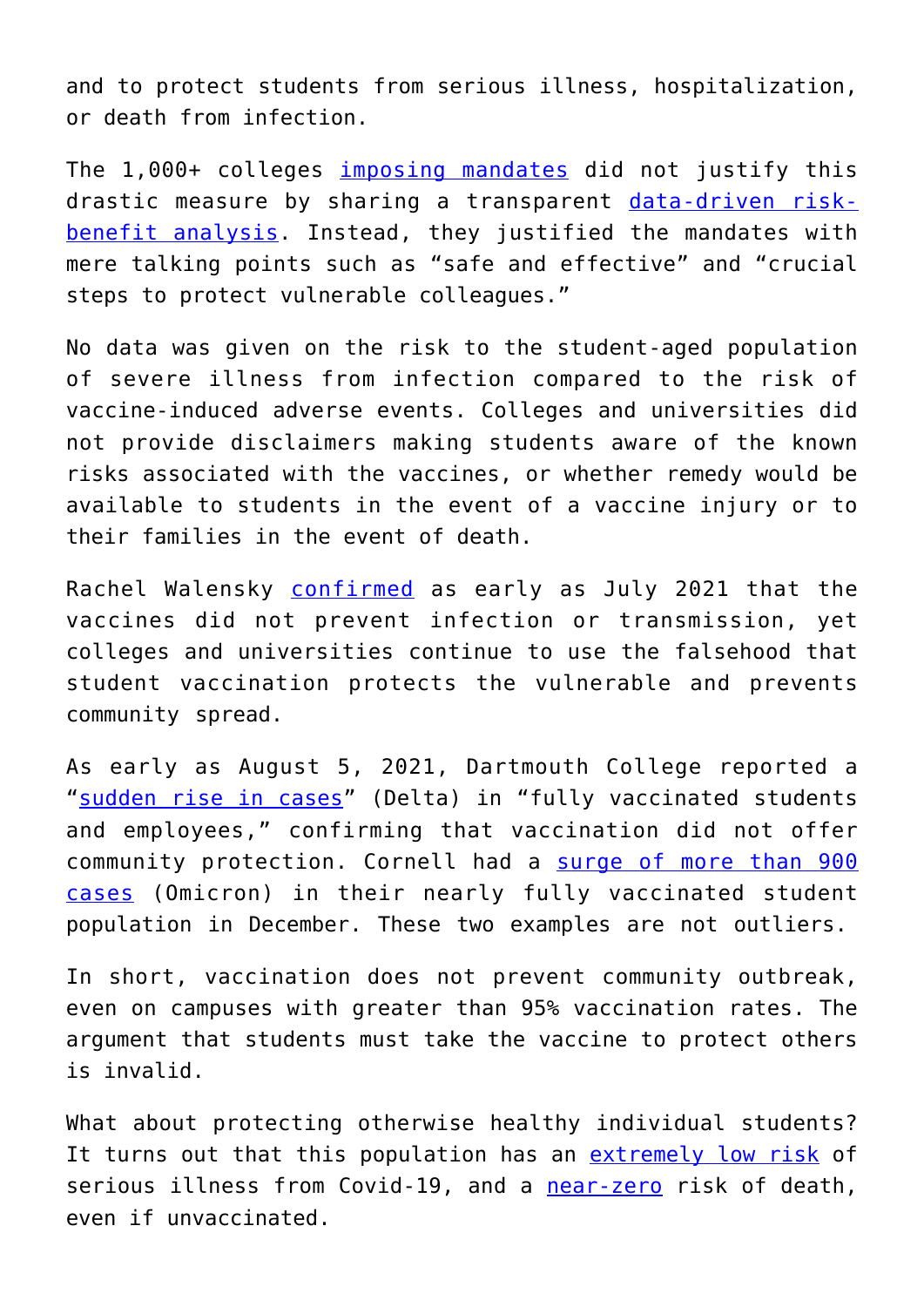Students do not unequivocally need this medical intervention for their own protection and as such, it must be their choice. To require them to have it is ill-advised and unethical at best, especially when the intervention is still being administered under EUA, and when it is becoming increasingly clear that there are [serious vaccine-induced risks](https://nam10.safelinks.protection.outlook.com/?url=https%3A%2F%2Fwww.medrxiv.org%2Fcontent%2F10.1101%2F2021.12.21.21268209v1&data=04%7C01%7Cdenise.magner%40chronicle.com%7C8acc5a89fdc0484fb53108da055eb2ba%7Cd6ac7fd16f2446a49996bfcc1b587137%7C0%7C0%7C637828201547673344%7CUnknown%7CTWFpbGZsb3d8eyJWIjoiMC4wLjAwMDAiLCJQIjoiV2luMzIiLCJBTiI6Ik1haWwiLCJXVCI6Mn0%3D%7C3000&sdata=YRqZLUowXHQpxqUmbKA%2FVKp3USm%2FDxpeMrmx%2FDuicxE%3D&reserved=0) in this population specifically.

Regarding injury and death caused by vaccines, colleges and universities would be wise to consider the [Cumulative Analysis](https://nam10.safelinks.protection.outlook.com/?url=https%3A%2F%2Fphmpt.org%2Fwp-content%2Fuploads%2F2021%2F11%2F5.3.6-postmarketing-experience.pdf&data=04%7C01%7Cdenise.magner%40chronicle.com%7C8acc5a89fdc0484fb53108da055eb2ba%7Cd6ac7fd16f2446a49996bfcc1b587137%7C0%7C0%7C637828201547673344%7CUnknown%7CTWFpbGZsb3d8eyJWIjoiMC4wLjAwMDAiLCJQIjoiV2luMzIiLCJBTiI6Ik1haWwiLCJXVCI6Mn0%3D%7C3000&sdata=kexTiCnz8k9KpyvmhB0MiAyc99FWITt7IgvJJtp0yl8%3D&reserved=0) [of Post-authorization Adverse Event Reports](https://nam10.safelinks.protection.outlook.com/?url=https%3A%2F%2Fphmpt.org%2Fwp-content%2Fuploads%2F2021%2F11%2F5.3.6-postmarketing-experience.pdf&data=04%7C01%7Cdenise.magner%40chronicle.com%7C8acc5a89fdc0484fb53108da055eb2ba%7Cd6ac7fd16f2446a49996bfcc1b587137%7C0%7C0%7C637828201547673344%7CUnknown%7CTWFpbGZsb3d8eyJWIjoiMC4wLjAwMDAiLCJQIjoiV2luMzIiLCJBTiI6Ik1haWwiLCJXVCI6Mn0%3D%7C3000&sdata=kexTiCnz8k9KpyvmhB0MiAyc99FWITt7IgvJJtp0yl8%3D&reserved=0), recently released from Pfizer. A careful reading will show that in the first 59 days of distribution of the BNT162b2 vaccine, there were 1,232 vaccine-associated deaths reported, and 42,086 case reports (25,379 medically confirmed) of injury or side effects.

Because Pfizer redacted the number of vaccines distributed during this time, the rate of injury and death cannot be calculated. Still, the death numbers alone should be enough to immediately suspend all mandates and proceed with caution. Recall that the first mass vaccination program undertaken with the Polio vaccine [was abandoned](https://nam10.safelinks.protection.outlook.com/?url=https%3A%2F%2Fwww.ncbi.nlm.nih.gov%2Fpmc%2Farticles%2FPMC1383764%2F&data=04%7C01%7Cdenise.magner%40chronicle.com%7C8acc5a89fdc0484fb53108da055eb2ba%7Cd6ac7fd16f2446a49996bfcc1b587137%7C0%7C0%7C637828201547673344%7CUnknown%7CTWFpbGZsb3d8eyJWIjoiMC4wLjAwMDAiLCJQIjoiV2luMzIiLCJBTiI6Ik1haWwiLCJXVCI6Mn0%3D%7C3000&sdata=NprXE3%2BlHdqMpoEhWVaAwG9a2v2lK4NBZ08d1xPdUMQ%3D&reserved=0) after killing 10 children.

Where there is risk, there must be choice. And there is indeed risk here.

Given that the two main justifications for [violating students'](https://thevaultproject.org/what-is-the-nuremberg-code/) [medical rights](https://thevaultproject.org/what-is-the-nuremberg-code/) by mandating Covid-19 vaccinations are now scientifically insupportable and thus ethically dubious, why do colleges and universities continue to mandate? Not one institution has given a thorough and scientific answer to this question when confronted (with sound data) by stakeholders.

Colleges and universities cannot continue to ethically or safely continue vaccine mandates based on current science.

Therefore, they must end these mandates immediately. If they do not, they open themselves to suspicion that the push to vaccinate has been motivated by something other than student